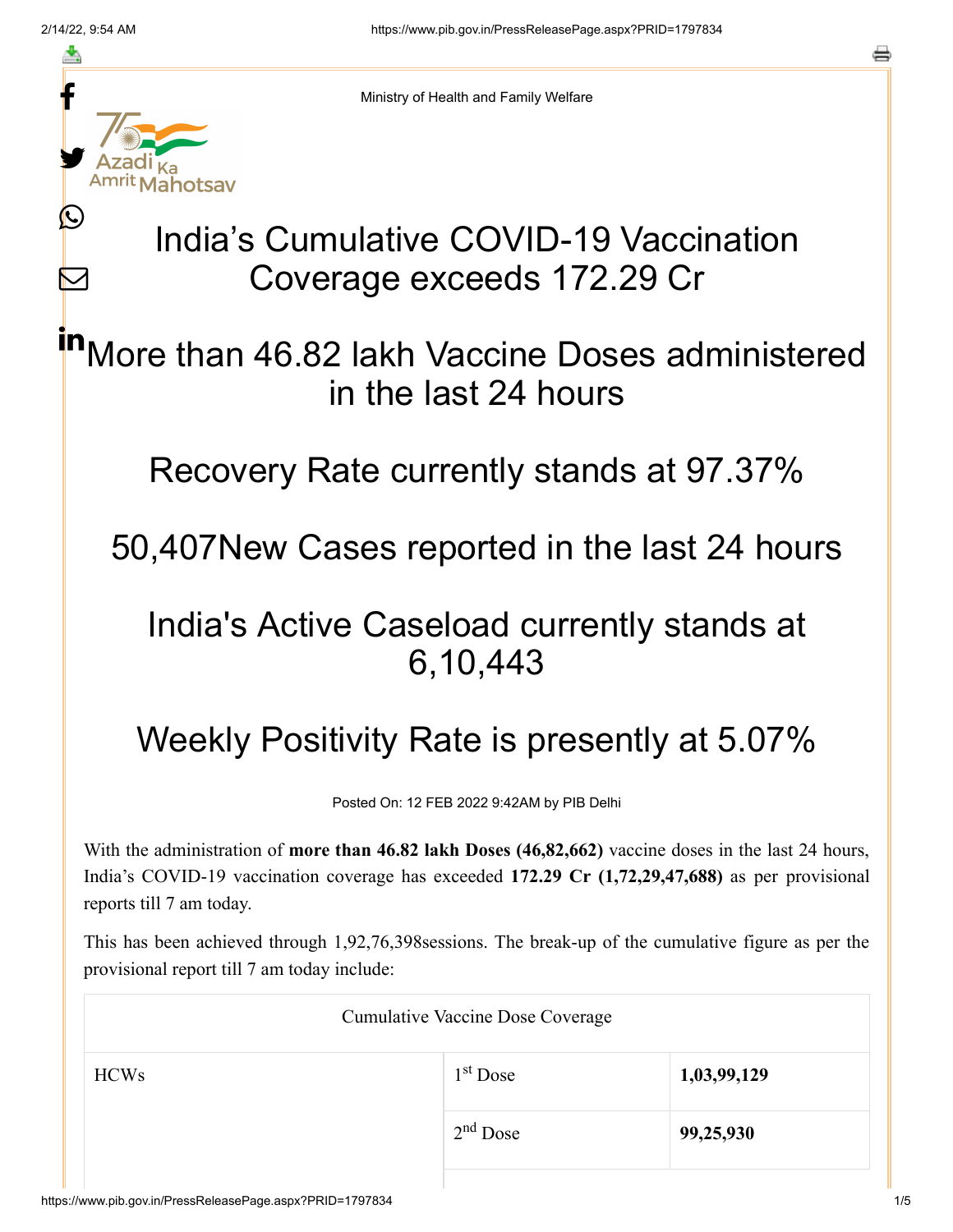| f<br>$\mathbf{\Omega}$ |                        | <b>Precaution Dose</b> | 38,43,355      |
|------------------------|------------------------|------------------------|----------------|
|                        | <b>FLWs</b>            | $1st$ Dose             | 1,84,04,547    |
|                        |                        | $2nd$ Dose             | 1,73,65,848    |
|                        |                        | <b>Precaution Dose</b> | 52,54,095      |
| in                     | Age Group 15-18 years  | $1st$ Dose             | 5,16,76,693    |
|                        |                        | $2nd$ Dose             | 1,34,05,389    |
|                        | Age Group 18-44 years  | $1st$ Dose             | 54,75,07,850   |
|                        |                        | $2nd$ Dose             | 42,46,10,572   |
|                        | Age Group 45-59 years  | 1 <sup>st</sup> Dose   | 20,15,06,600   |
|                        |                        | $2nd$ Dose             | 17,58,88,520   |
|                        | Over 60 years          | $1st$ Dose             | 12,58,00,368   |
|                        |                        | $2nd$ Dose             | 10,95,79,128   |
|                        |                        | <b>Precaution Dose</b> | 77,79,664      |
|                        | <b>Precaution Dose</b> |                        | 1,68,77,114    |
|                        | Total                  |                        | 1,72,29,47,688 |

**1,36,962** patients have recovered in the last 24 hours and the cumulative tally of recovered patients (since the beginning of the pandemic) is now at **4,14,68,120.**

Consequently, India's recovery rate stands at **97.37%.**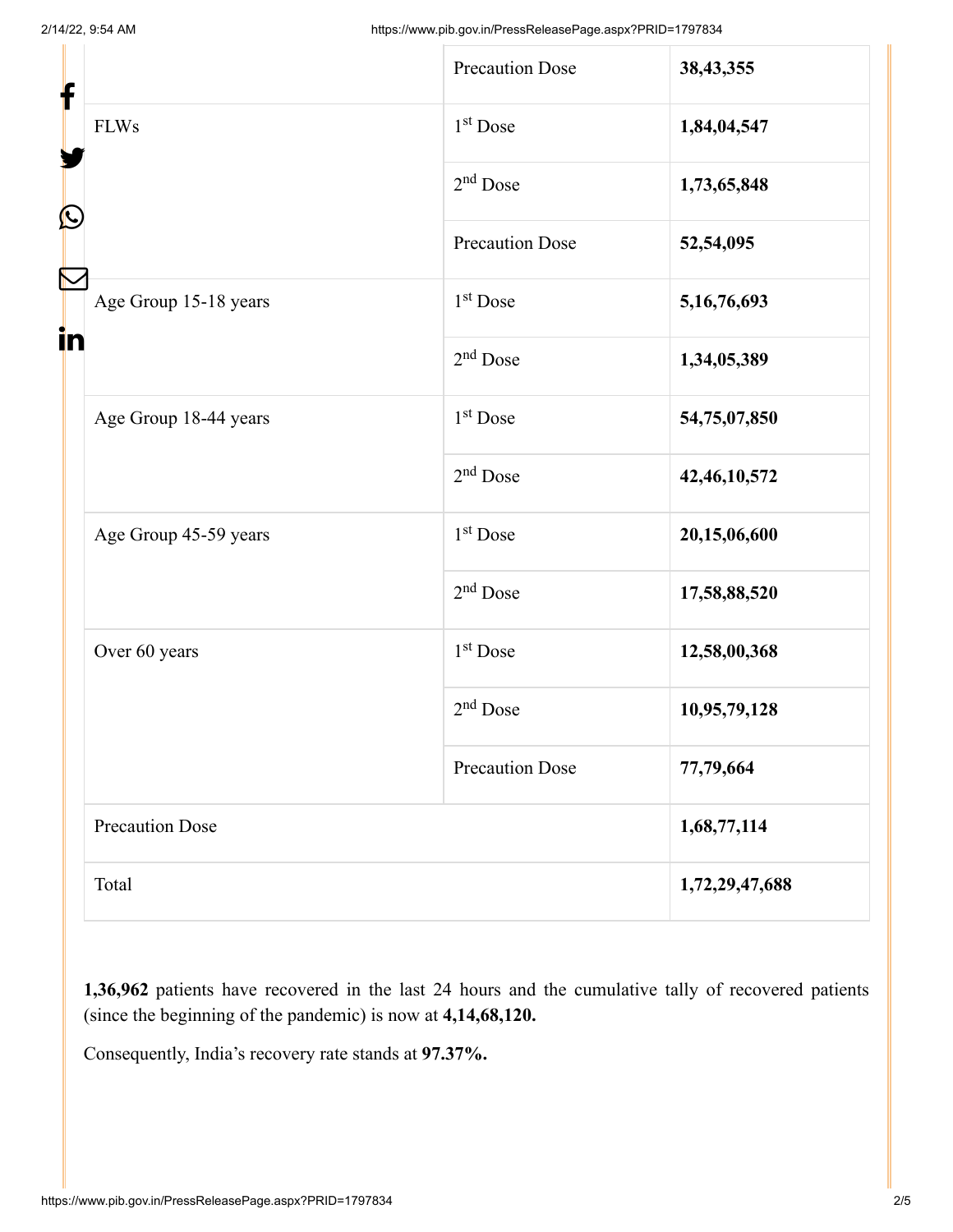

#### **50,407new cases** were reported in the last 24 hours.



India's Active Caseload is presently at **6,10,443.** Active cases constitute **1.43%** of the country's total Positive Cases**.**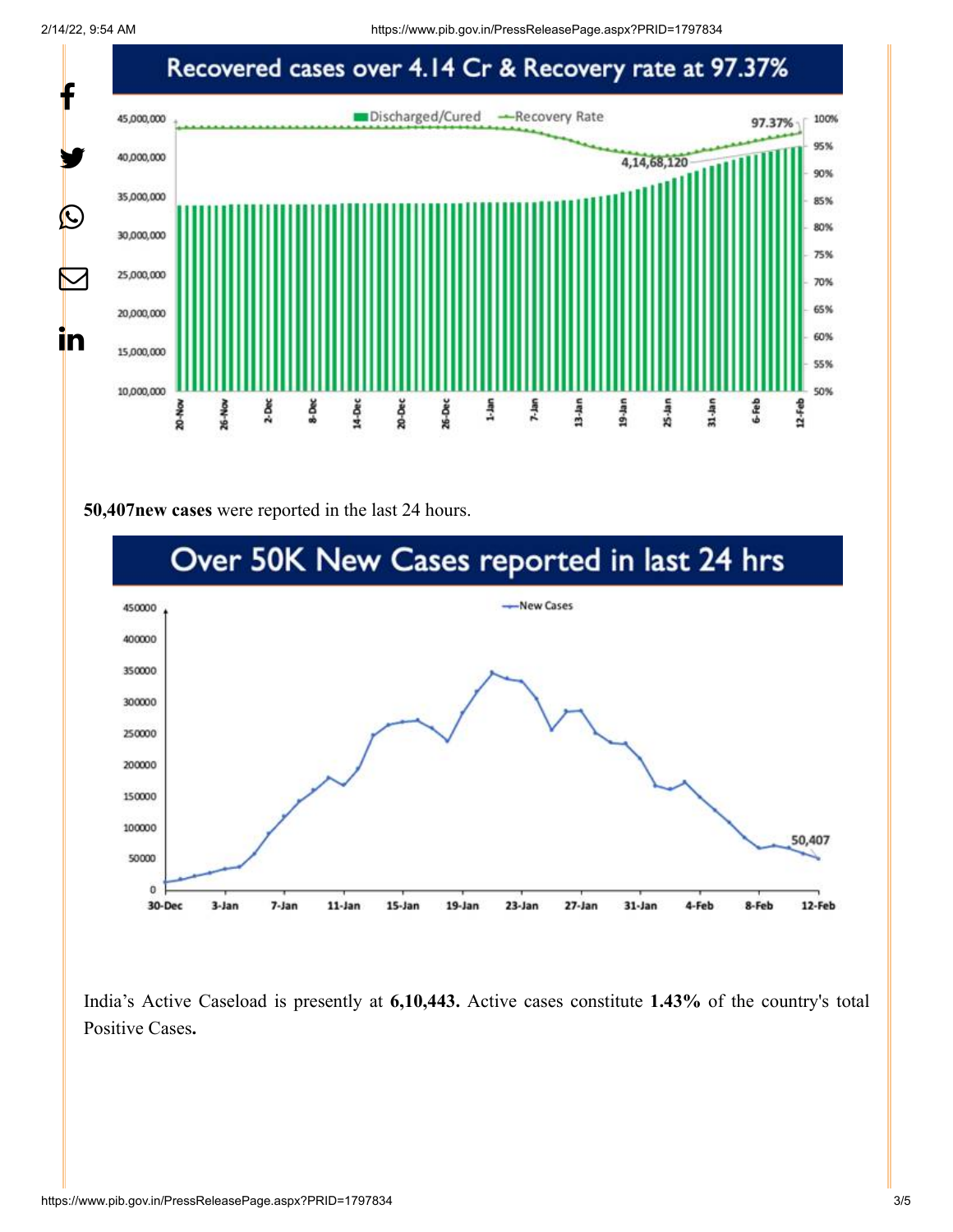2/14/22, 9:54 AM https://www.pib.gov.in/PressReleasePage.aspx?PRID=1797834



The testing capacity across the country continues to be expanded. The last 24 hours saw a total of **14,50,532**tests being conducted. India has so far conducted over **74.93 Cr (74,93,20,579**) cumulative tests.

While testing capacity has been enhanced across the country, **Weekly Positivity Rate** in the country currently **stands at 5.07%** and the **Daily Positivity rate is reported to be 3.48%.**